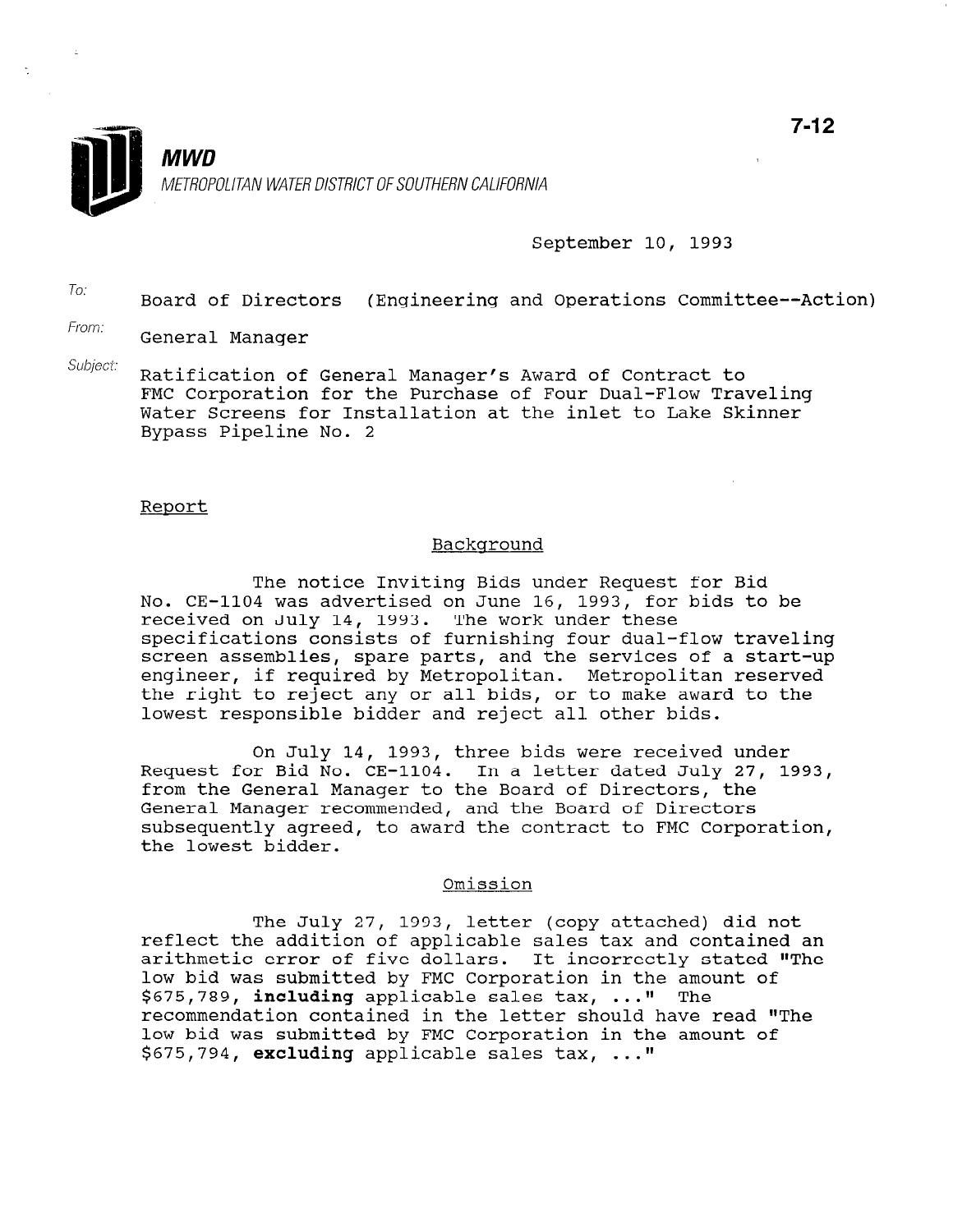Correcting the bid amount to conform with the language of the letter, the lowest bidder, FMC Corporation, submitted a bid for \$728,184.89 including sales tax, which is \$71,815.11 lower than the engineering estimate of \$800,000 and \$182,155 lower than the only other responsible bid. The second lowest bidder failed to meet minimum manufacturing experience requirements.

# Metropolitan's Action

In order to preserve the District's right to accept the lowest bid, which by its terms was scheduled to expire on September 12, 1993, the General Manager awarded the contract to FMC Corporation and is requesting the Board of Directors' to ratify this act. It should be noted that for purposes of comparing and analyzing the bids, none included applicable sales tax and therefore the error affected all bids in the same manner and no bidder received an advantage because of the omission. Failure to award the contract before its expiration date would have resulted in the loss to the District of the bid which was substantially lower than the engineering estimate and may have resulted in the need to rebid the entire contract leading potentially to increased costs as well as delay of the project.

# Board Committee Assignment

This letter is referred for action to the Engineering and Operations Committee because of its jurisdiction over plans, specifications and bids, pursuant to Administrative Code Section 2431(a).

#### Recommendation

# ENGINEERING AND OPERATIONS COMMITTEE FOR ACTION.

It is recommended that the Board of Directors ratify the action of the General Manager awarding a contract to FMC Corporation as approved by the Board at its meeting of Corporacion as approved by the board at its meeting of pugust 24, 1995, with an amended amount of 9720,104

General Manager)

board\bdmem.rev board\bdmem.rev<br>Attachment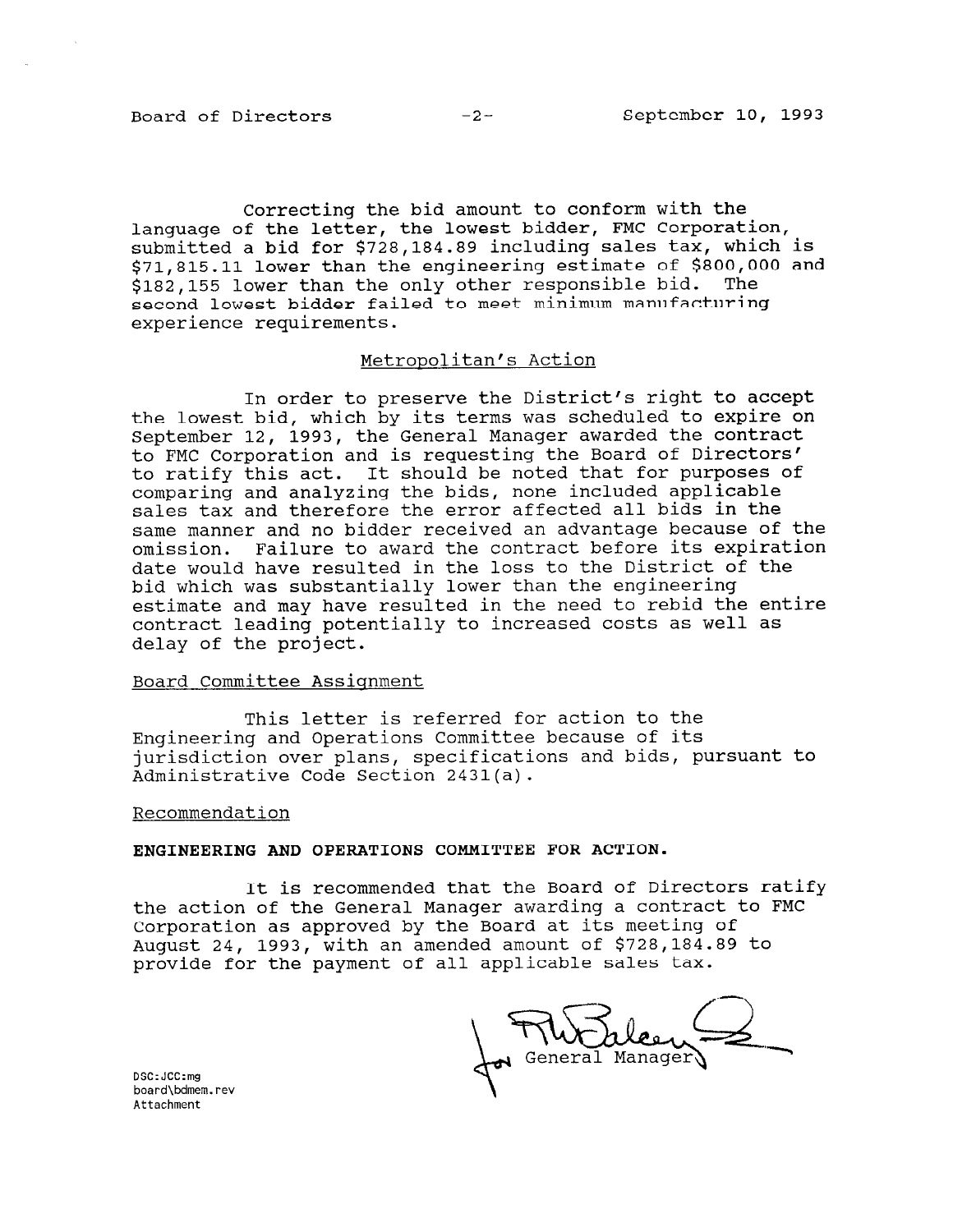

July 27, 1993

 $To:$  Board of Directors (Engineering and Operations Committee--Action)

# From: **General Manager**

Subject; Award of Contract to FMC Corporation for the Purchase of Four Dual-Flow Traveling Water Screens for Installation at the Inlet to Lake Skinner Bypass Pipeline No. 2

## Report

The Notice Inviting Bids under Request for Bid No. CE-1104 was advertised on June 16, 1993, for bids to be received on July 14, 1993. The work under these specifications consists of furnishing four dual-flow traveling screen assemblies, spare parts, and the services of a start-up exercen assemblies, spare parts, and the services of a start-<br>engineer, if required by the District. Metropolitan reserve the right to reject any or all bids, or to make award to the lowest responsible bidder and reject all other bids.

On July 14, 1993, three bids were received under **Request for Bid No. CE-1104** The low bid was submitted by FMC consider the amount of \$675,789, including applicable ssaperation in the debths of yors, os, including application zares can, for furnishing four duar-flow cravefling; abbombiton, spare parts and the services of a start-up<br>engineer, if required by the Dictrict, at a cost of \$750 per day plus applicable expenses. This bid is \$42,745 below the next lowest bid received and \$75,210 below the engineer nexe i<br>estimat

FMC Corporation has been determined qualified and experienced to furnish the traveling water screen assemblies and spare parts and has previously furnished material to the ana sj

Funds for purchasing this equipment are available runds for purchasing chis equipment are available.<br>This project is not this project is under Appropriation No. 041. Award of this project is Environmental Quality Act (CEQA) because it consists of Environmental Quality Act (CEQA) because it consists of modifications to existing facilities with negligible expansion<br>of use beyond that previously existing.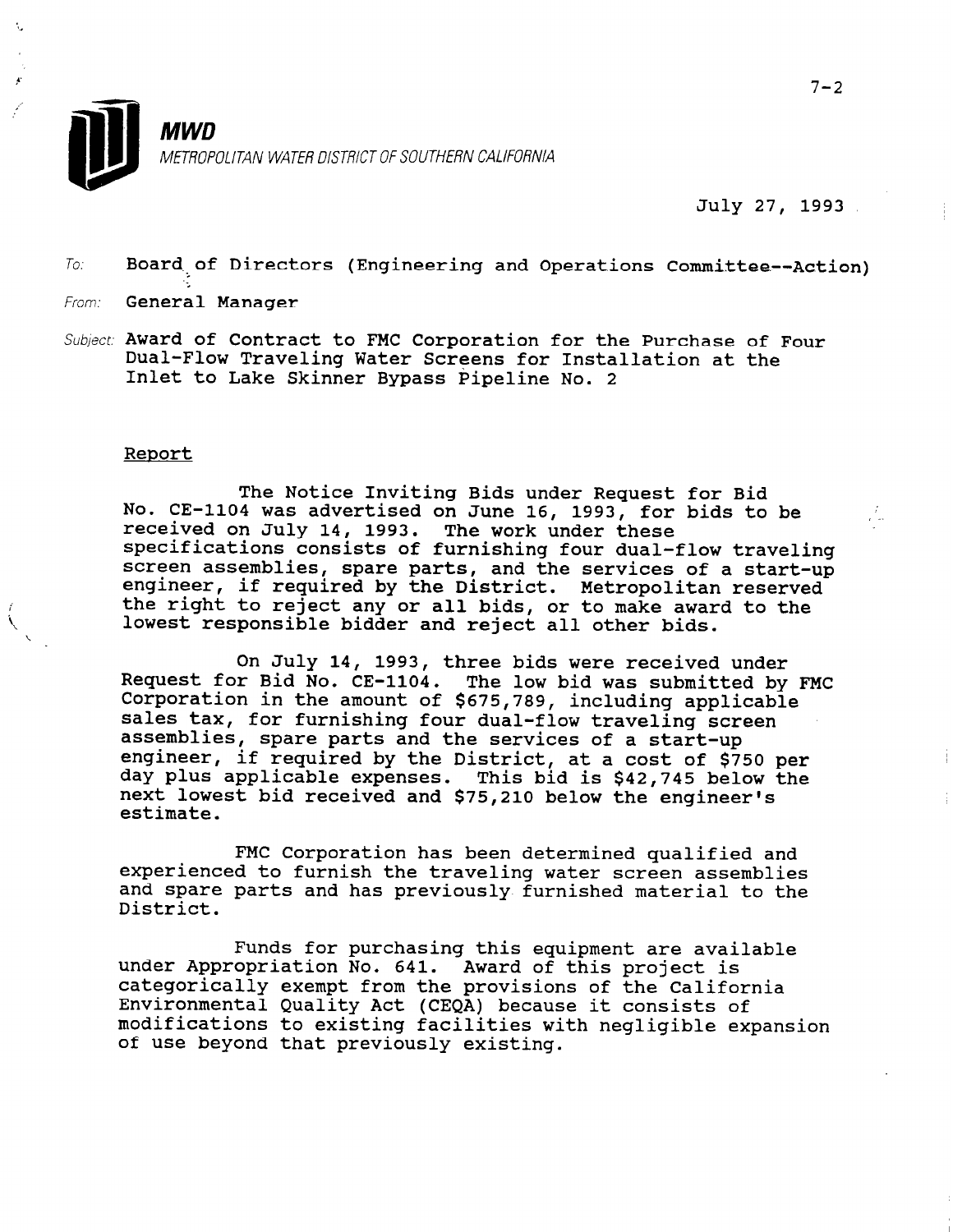Board of Directors -2- July 27, 1993

# Board Committee Assignment

This letter is referred for action to the Engineering and Operations Committee because of its jurisdiction over plans, specifications and bids, pursuant to Administrative Code Section 2431(a).

#### Recommendation

ENGINEERING AND OPERATIONS COMMITTEE FOR ACTION.

It is recommended that the General Manager be authorized to execute a contract with FMC Corporation for furnishing four dual-flow traveling screen assemblies, spare parts, and the services of a start-up engineer, if required by the District, at the rate set forth in the proposal, and that, conditioned upon execution of the contract, all other bids be rejected.

II General Manager

CDD/jv Attachment